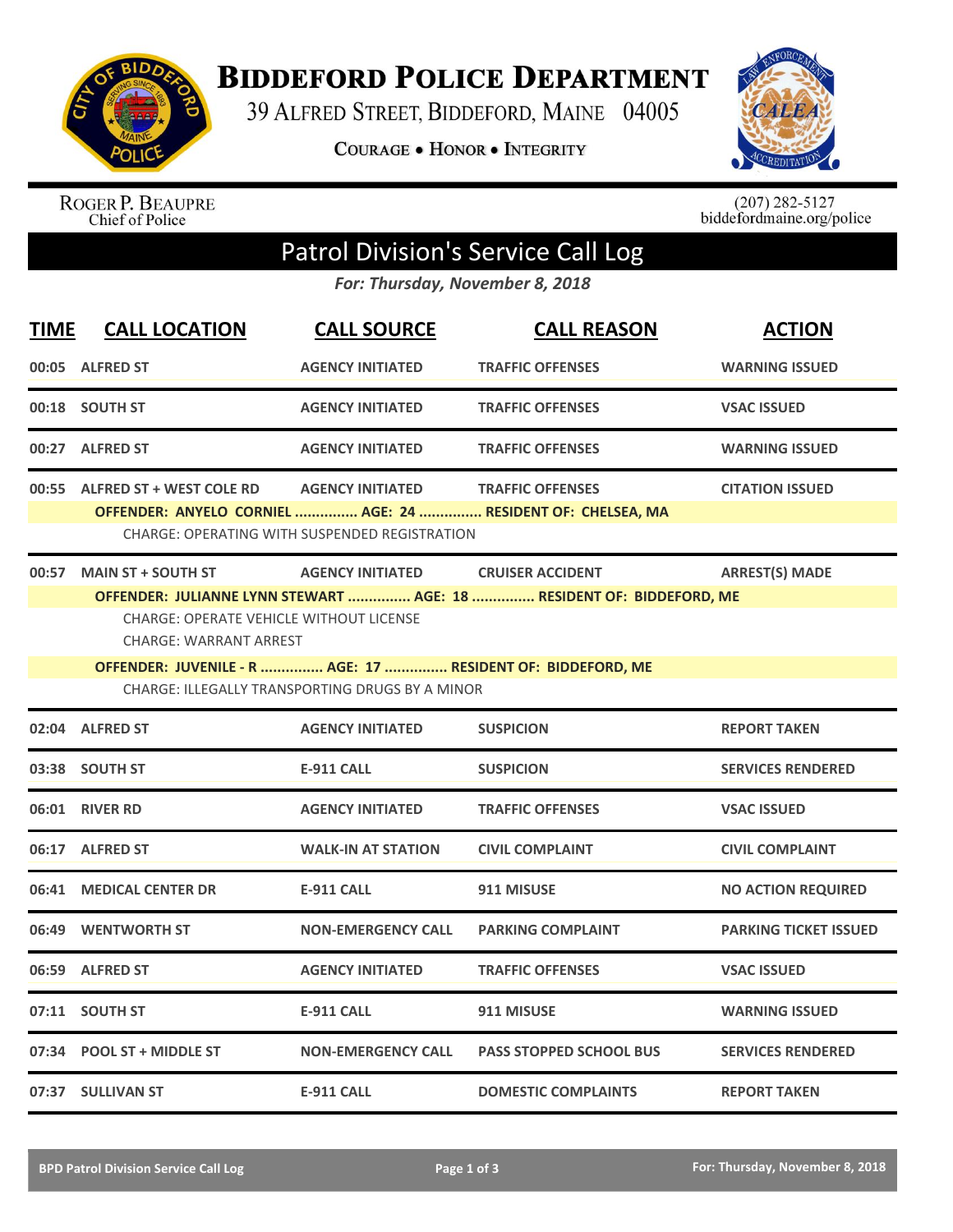| <b>TIME</b> | <b>CALL LOCATION</b>            | <b>CALL SOURCE</b>        | <b>CALL REASON</b>                                  | <b>ACTION</b>                |
|-------------|---------------------------------|---------------------------|-----------------------------------------------------|------------------------------|
|             | 08:16 ALFRED ST                 | <b>NON-EMERGENCY CALL</b> | <b>COURT ORDERED CHECK IN</b>                       | <b>SERVICES RENDERED</b>     |
|             | 08:26 HILL ST + PARKER RIDGE RD | <b>AGENCY INITIATED</b>   | <b>TRAFFIC OFFENSES</b>                             | <b>WARNING ISSUED</b>        |
|             | 09:18 BOULDER WAY               | <b>AGENCY INITIATED</b>   | <b>SUSPICION</b>                                    | <b>NO ACTION REQUIRED</b>    |
|             | 09:53 ALDEN DR                  | <b>WALK-IN AT STATION</b> | <b>HARASSMENT</b>                                   | <b>SERVICES RENDERED</b>     |
|             | 10:13 ALFRED ST                 | <b>AGENCY INITIATED</b>   | <b>TRAFFIC OFFENSES</b>                             | <b>WARNING ISSUED</b>        |
|             | 10:16 ALFRED ST                 | <b>E-911 CALL</b>         | 911 MISUSE                                          | <b>NO ACTION REQUIRED</b>    |
|             | 10:21 AMHERST ST                | <b>E-911 CALL</b>         | <b>DOMESTIC COMPLAINTS</b>                          | <b>REPORT TAKEN</b>          |
|             | 10:29 FREEMAN ST                | <b>AGENCY INITIATED</b>   | <b>ANIMAL COMPLAINT</b>                             | <b>WARNING ISSUED</b>        |
| 11:10       | <b>BENSON RD</b>                | <b>AGENCY INITIATED</b>   | <b>ANIMAL COMPLAINT</b>                             | <b>SERVICES RENDERED</b>     |
|             | 11:26 ALFRED ST + GRAHAM ST     | <b>E-911 CALL</b>         | <b>DISABLED VEHICLE</b>                             | <b>SERVICES RENDERED</b>     |
|             | <b>11:30 MAIN ST</b>            | <b>NON-EMERGENCY CALL</b> | <b>DEBRIS IN ROADWAY</b>                            | <b>NO ACTION REQUIRED</b>    |
|             | 11:53 MAIN ST + MAPLEWOOD AVE   | <b>NON-EMERGENCY CALL</b> | <b>ARTICLES LOST/FOUND</b>                          | <b>SERVICES RENDERED</b>     |
|             | 12:02 HILL ST                   | <b>AGENCY INITIATED</b>   | <b>TRAFFIC OFFENSES</b>                             | <b>WARNING ISSUED</b>        |
|             | 12:34 SHOPS WAY                 | <b>E-911 CALL</b>         | 911 MISUSE                                          | <b>NEGATIVE CONTACT</b>      |
|             | 12:38 FRANKLIN ST               | <b>E-911 CALL</b>         | <b>DOMESTIC COMPLAINTS</b>                          | <b>REPORT TAKEN</b>          |
|             | 12:41 ELM ST                    | <b>E-911 CALL</b>         | <b>SUSPICION</b>                                    | <b>REFERRED OTHER AGENCY</b> |
|             | 13:20 GUINEA RD                 | <b>NON-EMERGENCY CALL</b> | <b>CODES ENFORCEMENT</b>                            | <b>SERVICES RENDERED</b>     |
|             | 13:33 POOL ST + SOKOKIS RD      | <b>AGENCY INITIATED</b>   | <b>TRAFFIC OFFENSES</b>                             | <b>WARNING ISSUED</b>        |
|             | 13:43 ELM ST                    | <b>NON-EMERGENCY CALL</b> | <b>CODES ENFORCEMENT</b>                            | <b>REFERRED OTHER AGENCY</b> |
|             | 13:57 MAIN ST                   | <b>AGENCY INITIATED</b>   | <b>TRAFFIC OFFENSES</b>                             | <b>VSAC ISSUED</b>           |
|             | 14:21 SULLIVAN ST               | E-911 CALL                | <b>DEATH ATTENDED &amp; UNATTENDED REPORT TAKEN</b> |                              |
|             | <b>14:34 HILL ST</b>            | <b>AGENCY INITIATED</b>   | <b>TRAFFIC OFFENSES</b>                             | <b>VSAC ISSUED</b>           |
|             | 14:37 FRANKLIN ST               | <b>NON-EMERGENCY CALL</b> | <b>SUSPICION</b>                                    | <b>NEGATIVE CONTACT</b>      |
|             | 14:53 MAPLEWOOD AVE             | <b>NON-EMERGENCY CALL</b> | <b>AGGRESSIVE DRIVING</b>                           | <b>SERVICES RENDERED</b>     |
|             | 14:55 ADAMS ST                  | E-911 CALL                | 911 MISUSE                                          | <b>SERVICES RENDERED</b>     |
|             | <b>15:02 CHANNEL COVE LN</b>    | <b>E-911 CALL</b>         | 911 MISUSE                                          | <b>NO ACTION REQUIRED</b>    |